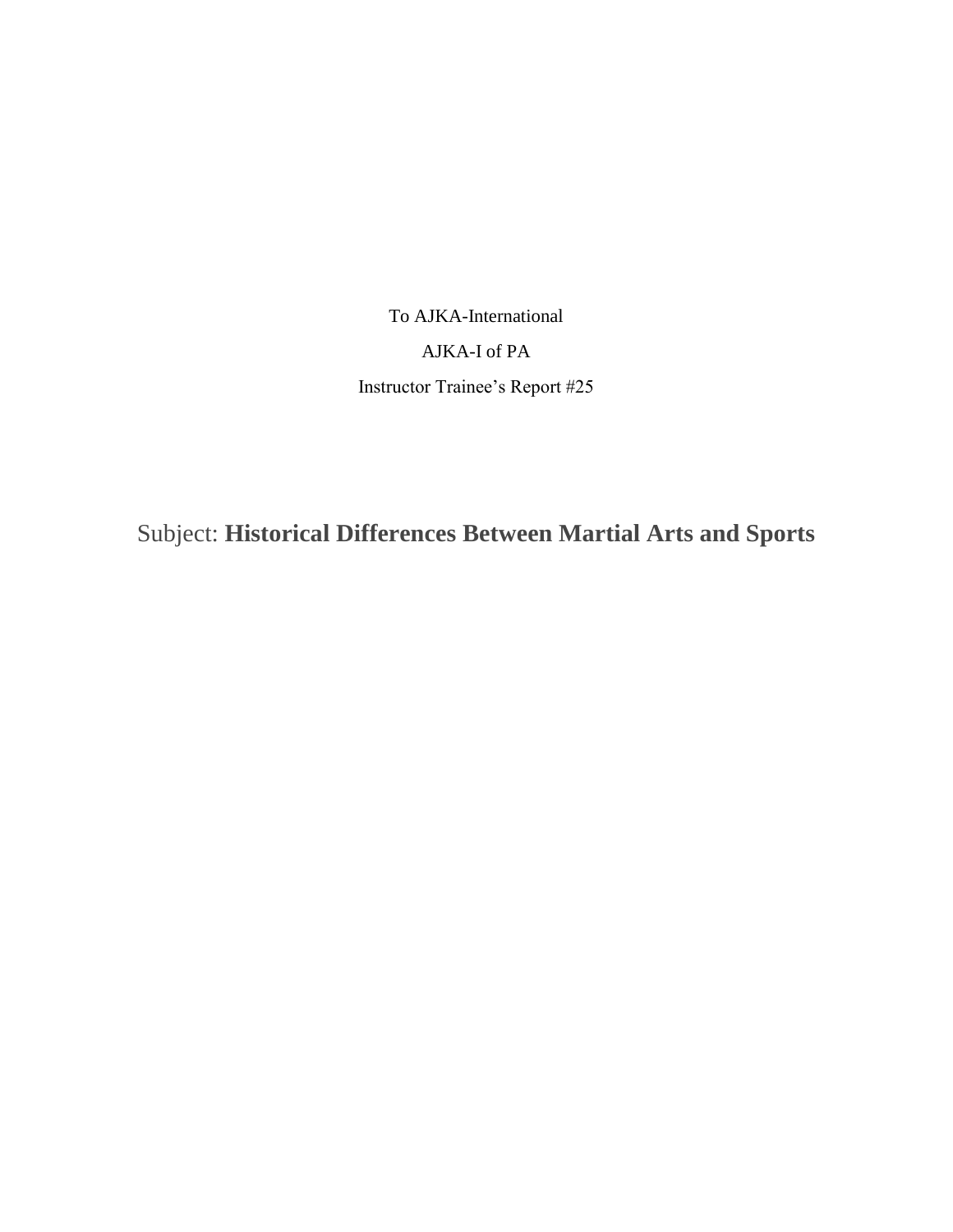## To AJKA-International AJKA-I of PA Instructor's Trainee Report #25 Subject: Historical Differences Between Martial Arts and Sports

I always hated when people asked how long I have "played karate". It made me feel like I was playing with Legos. To me the person asking the question did not truly understand the essence of karate, did not understand that it was a martial art, did not understand the character building that karate had on me and these people looked at karate as just another sport like baseball or soccer. While it always made me angry maybe they were not entirely wrong.

Historically, there was no difference between fighting arts and sport. Despite the legend of Bodhidharma every single civilization started and developed their own combative system (Egyptians, Greeks, Romans, and even Afican tribes). These civilizations trained their citizens from childhood for combat. They forged their bodies into weapons to protect their societies from invaders. During periods of violence and brutality these combative systems evolve rapidly upward gaining sophistication and effectiveness in order to protect and defend the general population. However, during times of peace and prosperity these skills stagnated and slowly devolve downward. To prevent this stagnation the ancient societies created combat sports such as wrestling and boxing in order to keep their warriors' skills sharp.

In environments where fights are frequent, sudden and often life threatening practitioners did not practice "controlled techniques". Only those methods that were guaranteed to work the first time and every time were practiced, studied and taught. The focus of all teaching was survival. These "fighting arts" were violent, brutal, unforgiving and extremely effective.

"As societies move from periods of conflict to periods of peace the 'fighting arts' development slows and the system of combat evolves into a martial art.<sup>"1</sup> "A martial artist is able to devote part of his training to actually understanding the art, analyzing the techniques, discovering why they work and investigating the underlying principles."<sup>2</sup> The focus shifts from providing the practitioner with effective self-defense skills to those that are more socially acceptable.<sup>3</sup>

Master Gichin Funakoshi had said, "There are no contests in karate." He taught that karate should not be used for self-defense even as a last resort-because once karate was used, the conflict became a matter of life or death, and somebody was going to get injured. Funakoshi always remembered the proverb Soken Matsumura taught him: "When two tigers fight, one is bound to be hurt. The other will be dead."

Nowadays, challenges and fights to the death to see whose skills are better went the way of the Old West gunfighter and kung fu movies. The most visible facet of martial arts today is the "martial sport". Techniques and training methods are developed to teach the student how to

 $\overline{\phantom{a}}$ 

<sup>&</sup>lt;sup>1</sup> Bob Orlando, Martial Arts America: A Western Approach to Eastern Arts, Frog, Ltd 1997, pg 10  $^{2}$  <u>Id</u>.

 $3\frac{100}{\text{A}}$  perfect example is how Master Funakoshi removed many of the brutal techniques out when he taught at the schools.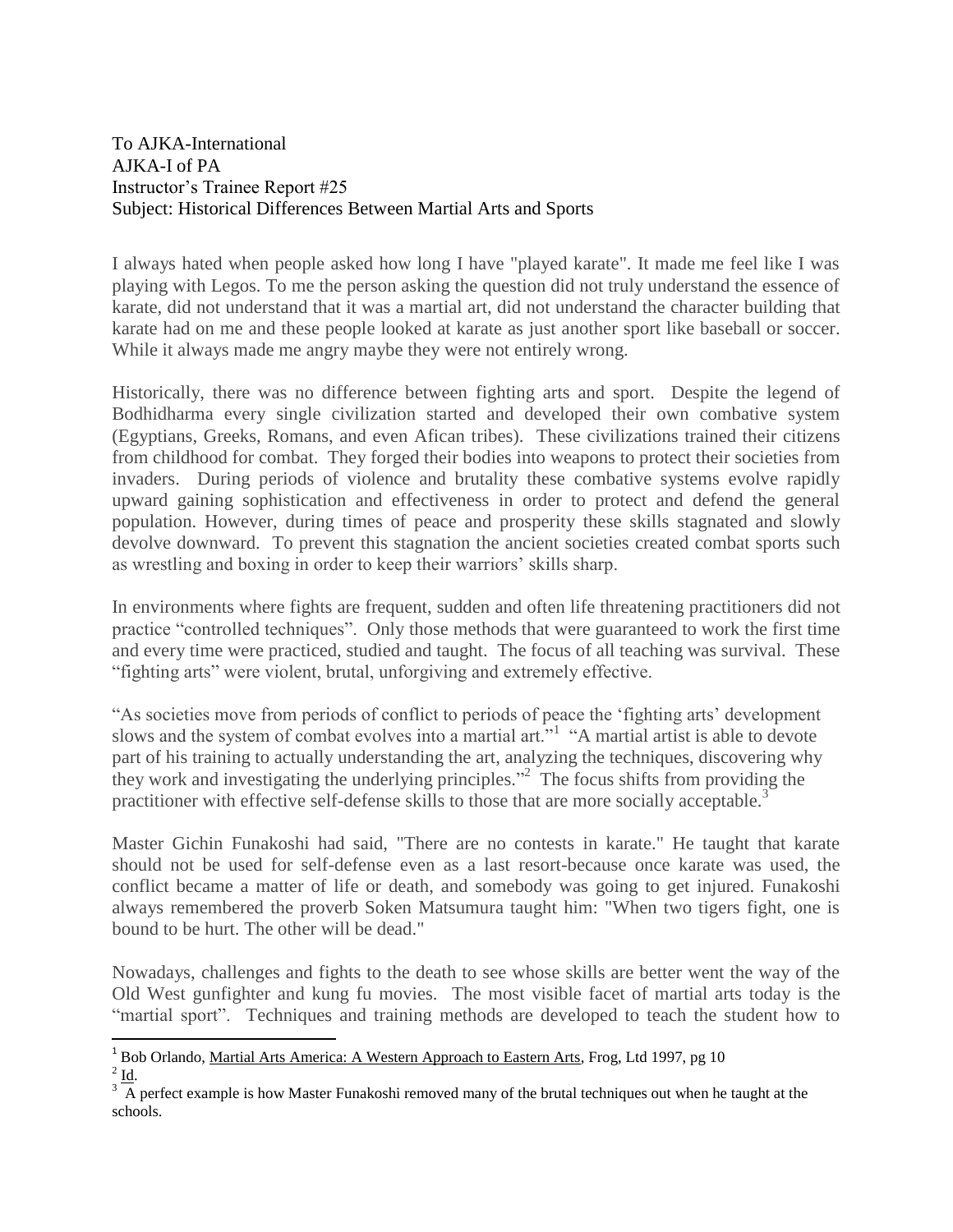score points. It also does not help that you can find a "karate school" on any corner and on any given weekend you can find a karate tournament near you where you compete for medals, trophies and even cash prizes.

In addition, karate is currently making a bid for the 2020 Olympics in which the WKF constantly refers to karate as a sport as if referring to a game. The implication is that karate is a sport for "play" and its effectiveness for self-defense, fighting or combat is being stripped away.

Because of their alleged danger or lethality, many "karate schools" engage in artificial and even counter-productive training which involves "pulling" techniques, modifying the point of contact, and adding in a precautionary element of movement. Other schools require their students to wear full body protective gear so they do not get hurt. This slow, careful, non-contact training is not an effective approach to prepare a person for actual fighting situations that the old fighting arts taught its citizens.

Traditionally, one purpose of competition is to take the place of the older shinken shobu (lifeand-death fights) in developing technique, knowledge, and character. "You never see yourself so clearly as when you face your own death." 4 Today's competitions provide a safe, controlled glimpse at this kind of defeat.

Fighting spirit can be developed only through fighting. While kumite is not the same as the battlefield it does serve a similar purpose, and in a peaceful society it is the closest thing that the ordinary practitioner can get to a combat situation. Of course the ultimate goal should not be the winning of medals. Matches, along with free practice and sparring, are simply different methods for training the mind and body to deal with the adversity of fighting situations.

Just as non-competitive martial arts training may not provide the benefits of competition, training for sport competition may not provide the full scope of self-defense training. The Karateka should still be concerned about learning self-defense techniques that could not be used with full force in competition. I have always liked a quote from Master Nakayama when discussing tournaments:

> [y]ou see, before Master Funakoshi died, I began researching the idea of developing tournament, or sport karate. But when I asked Master Funakoshi for advice, he refused to comment. He worried, you see, that if the tournament concept became too popular, then students would get away from the basic principles and practice only for tournament competition. He knew we would have karate tournaments and that they would be important for internationalizing karate, but he wanted it clearly understood that the most important thing would always be the basic training first

 $\overline{\phantom{a}}$ 

<sup>&</sup>lt;sup>4</sup> Neil Ohlenkamp, Black Belt: Judo Skills and Techniques, New Holland Publishers Ltd 2006, pg. 26